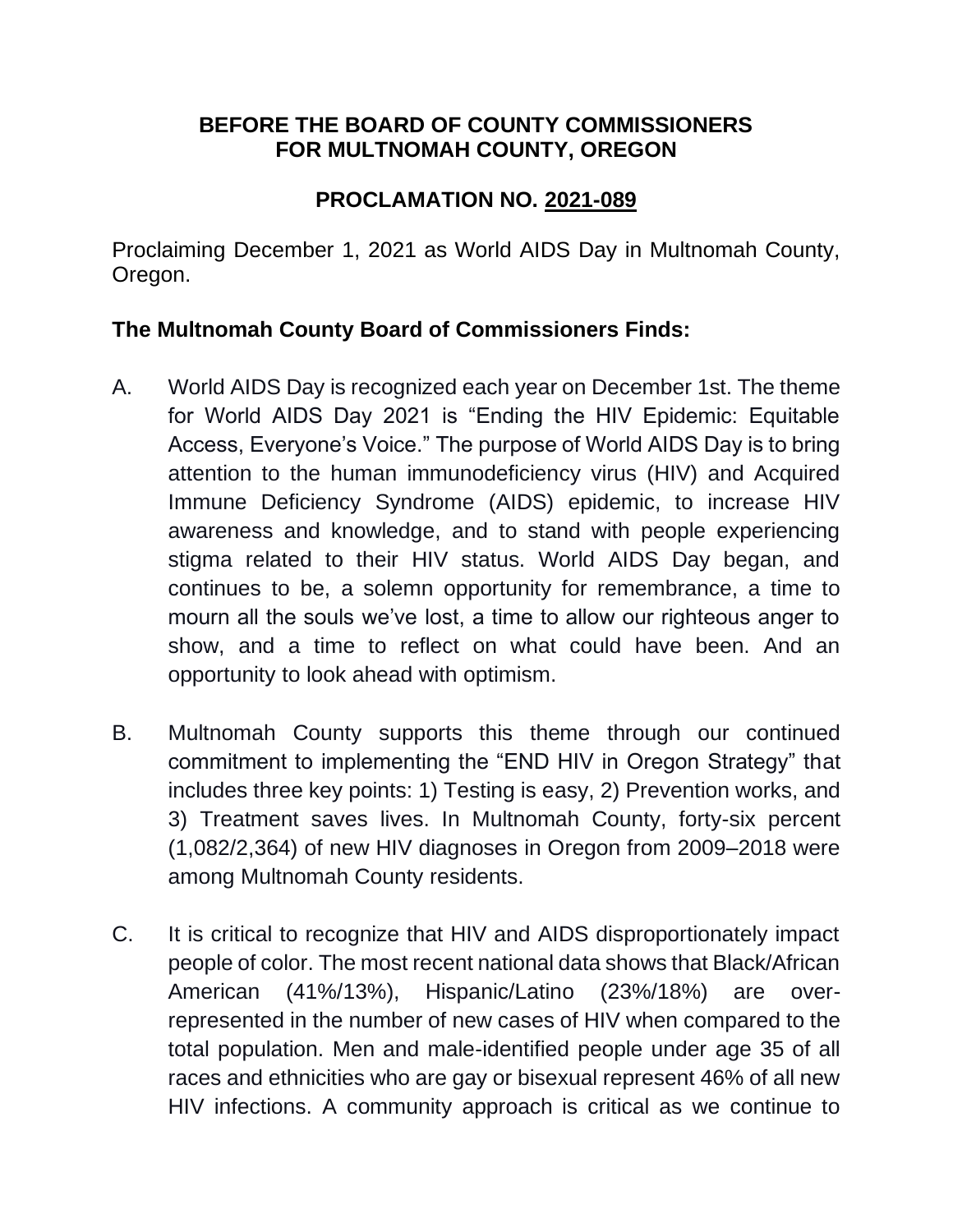address these disparities during concurrent public health crises of racism and COVID-19 impacting our most vulnerable populations.

- D. Multnomah County affirms our commitment to the health, wellbeing, and safety of people in our community living with HIV and AIDS through services and programs offered across County departments. This World AIDS Day is a significant milestone, marking 40 years since the first people were diagnosed with the condition that would come to be known as HIV. Advancements in treatment and prevention have shifted the prognosis for people who are newly diagnosed from almost certain death to a chronic, but manageable condition.
- E. Multnomah County HIV Health Services Center provides comprehensive HIV/Hepatitis C virus medical and social services. Throughout this pandemic services have remained available through the use of telehealth and telemedicine in addition to in-person visits that include same-day antiretroviral therapy for newly diagnosed persons living with HIV.
- F. The following programs and services are provided across County departments and represent diverse approaches amongst our community partners, which exemplify being responsive to the needs of our community members living with HIV. Community partners supporting this work include Cascade AIDS Project, OHSU Partnership Project, Ecumenical Ministries of Oregon HIV Day Center, Quest Center for Integrative Health, Oregon Health Authority, Our House of Portland, HIV Alliance, Eastern Oregon Center for Independent Living, and more.
- G. Multnomah County recognizes this moment in our history by displaying two panels of the historic National AIDS Quilt. The panels are currently on display at the Gladys McCoy Building and the Multnomah County East Building lobby. The AIDS Quilt is a hand-made and communityled commemoration of the brave and resilient community members and will be on display for December 2021.